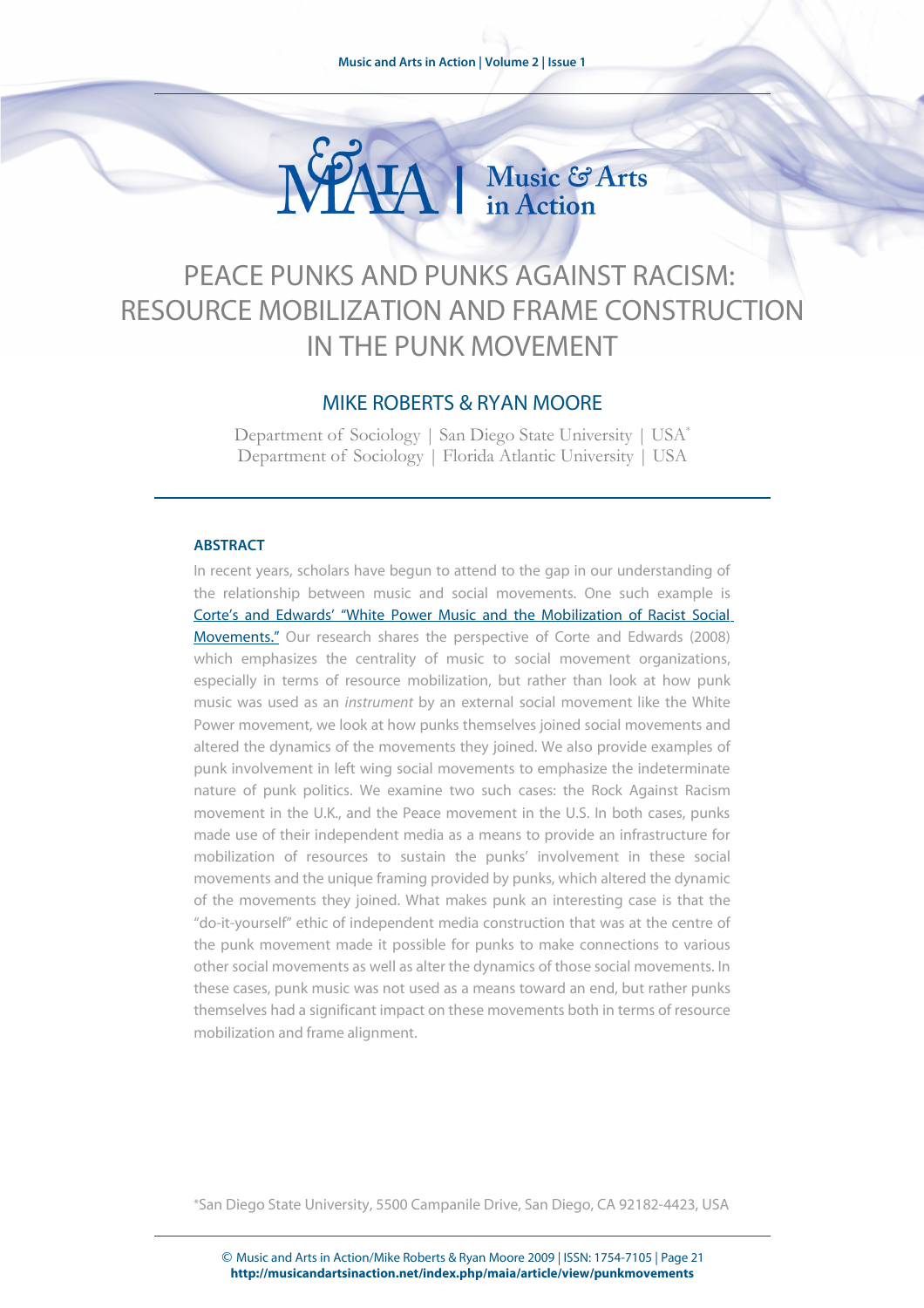#### **INTRODUCTION**

Although recent years have witnessed a cultural turn in the study of social movements on the one hand, and a move toward serious attention to the semiotics of youth sub-cultures in cultural studies on the other hand, the relationship between music and social movements continues to be relatively neglected. There are a few very important exceptions to this understanding of music and social movements, including Eyerman and Jamison's *Music and Social Movements* (1998), Roscigno and Danaher's *The Voice of Southern Labor: Radio, Music and Textile Strikes, 1929-1934* (2004), and Corte's and Edwards' ["White Power Music and the Mobilization of](http://musicandartsinaction.net/index.php/maia/article/view/whitepowermusic/9) [Racist Social Movements"](http://musicandartsinaction.net/index.php/maia/article/view/whitepowermusic/9) (2008). We approach these particular works and the question of the relationship between music and social movements from the point of view of what Paul Willis (1990: 21) refers to as "grounded aesthetics," which he considers to be the "yeast" of common culture. For Willis, "grounded" aesthetic value is not derived from a particular text or object, where value is something intrinsic to the form itself. In contrast to what he sees as the "hyperinstitutionalization" of "art" – where art is dissociated from everyday life and form is given emphasis over function – Willis calls for a way to view aesthetics that grounds the phenomena in the act of consumption of the commodity. The shift is to focus on how people make sense of the world in cultural terms through the consumption of objects/artefacts. Willis (1990:24) argues that: "the crucial failure and danger of most cultural analysis are that dynamic, living grounded aesthetics are transformed and transferred to ontological properties of things…the aesthetic effect is not the text or artefact. It is part of the sensous/emotive/congnitive creativities of human receivers, especially as they produce a strong sense of emotional and cognitive identity as expanded capacity and power… These creativities are not dependent on texts, but might be enabled by them." In the following pages we appropriate Willis' concept of "grounded aesthetics" as a way to intervene in the discussions about aesthetics and social movements, in particular of music and social movements as it relates to punk by considering two cases of punk's relationship to social movements: the rock against racism movement in the U.K. and the peace movement in the U.S.

We focus on a phenomenon in punk culture that is referred to as the "do-it-yourself" (DIY) ethic, which in some ways we see as an example of "grounded aesthetics," although we emphasize the production side as much as the consumption side of the process. The DIY ethic states that punks should not be content with being consumers and spectators but instead should become active participants in creating culture by starting their own fan magazines (commonly known as "zines"), creating their own record labels, starting their own bands, and creating a network of venues for live performance. An underlying idea is that these media should be autonomous from the culture industry and the "mainstream" media as much as possible, to serve as an alternative form of cultural production which can facilitate artistic experimentation by minimizing the impact of commercialization (Moore 2007). Thus our analysis is not an exegesis on Willis, but our position is informed by his ideas. In short, we see punk's relationship to social movements as a good example of modes of action rooted in an art world, but that art world is framed in terms of "grounded aesthetics."

We see potential problems in recent attempts to analyze the role of music in social movements, because in the cases where attention is given to the relationship between music and social movements, music is situated as secondary to other components that are included in the activities of social movement actors and organizations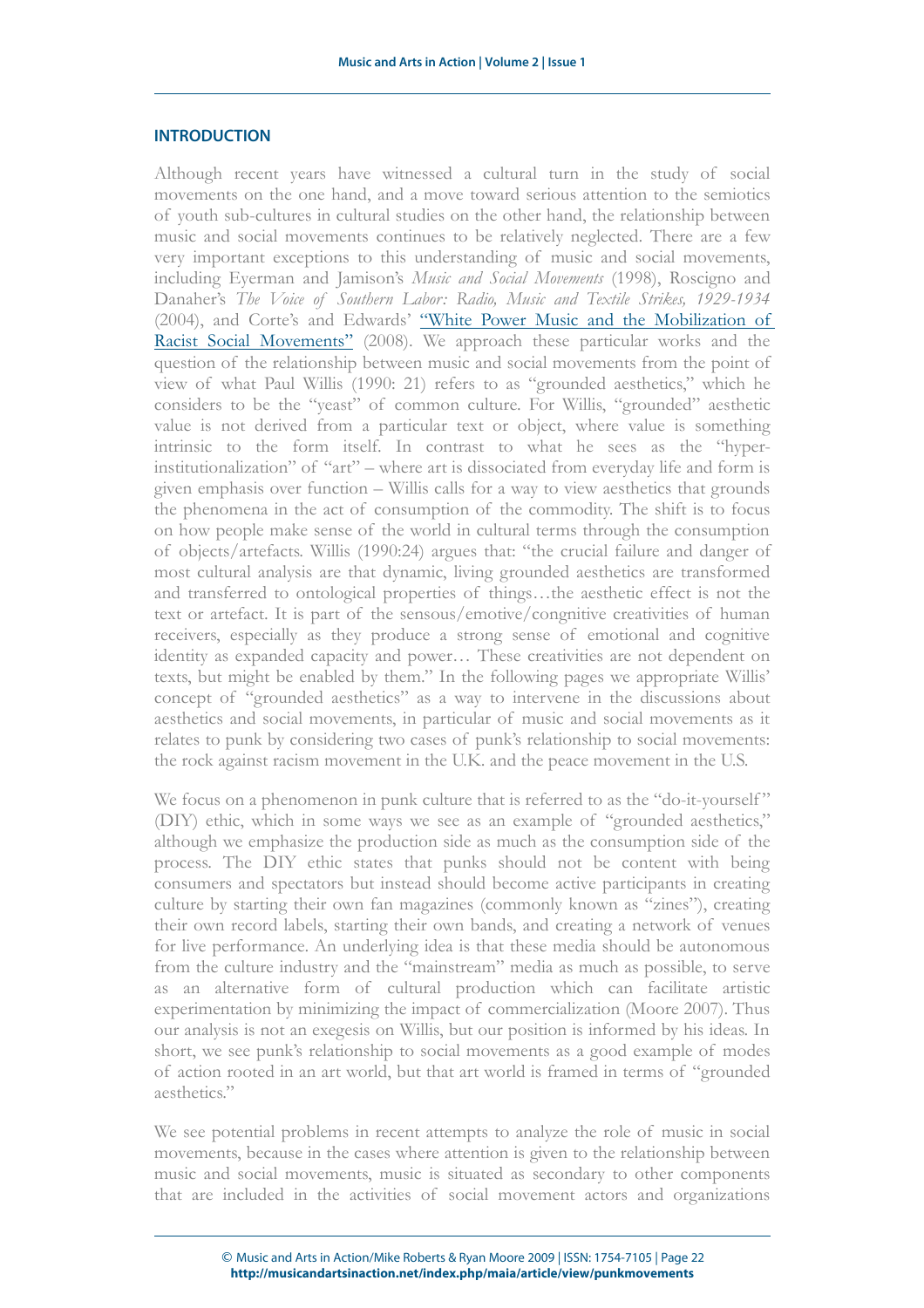(Klandermans and Staggenborg, 2002). Music is typically framed in a way that views it as playing a supporting role in a social movement, rather than as an organizing catalyst. We would argue that examining the relationship between music and social movements entails not only examining music as a cultural dimension of social movements that is crucial for setting frames, forging collective identities, and expressing ideologies, but also for the mobilization of resources, which includes mobilizing structures such as independent media that provide an important infrastructure for a social movement organization. Corte and Edwards (2008) make an important contribution toward filling the gap in research on music and social movements because they seek to draw attention to the ways in which music can be a crucial factor in the process of obtaining resources for a social movement, the phenomenon referred to as "resource mobilization" in social movement studies (McCarthy and Zald 1977; Edwards and McCarthy 2004). Here we will present our research on particular cases in the history of punk as a way to contrast and supplement the argument of Corte and Edwards. Our analysis considers both the resource mobilization perspective and the frame construction perspectives in social movement theory.

We agree, in part, with their perspective on the question of the role of music in mobilizing resources in a social movement, but our research differs from theirs in two significant ways: first, our research is on punk's involvement with left wing social movements –in this case, the anti-racist movement in the U.K, and the peace movement in the U.S. -, while their research examines the relationship of punk rock to the reactionary right wing White Power movement. Second, we look at how punks attached themselves to social movements by making use of an infrastructure developed within the punk community that was inspired by the DIY ethic, and how the punk culture altered the dynamics of the social movements that punks joined. These differences between our research and the research of Corte and Edwards (2008) are important because they show not only that punk's relationship to social movements is indeterminate in terms of political persuasion, but also that punk music cannot be reduced to a tool used by an *external* social movement like White Power. Our emphasis is on how punks developed their own independent infrastructure through the "do-it-yourself " ethic of the punk scene.

## **PUNK MUSIC BACKGROUND**

As music, punk's original sound was not only loud, fast, and aggressive but deliberately short and simple. This was consistent with the DIY ethic, for it allowed musicians with minimal technical proficiency to form their own bands and play music. It was also a conscious revolt against the aesthetic standards set by the rock musicians of the 1970s, particularly those involved with so-called "progressive rock" that had begun composing lengthy and complicated forms of music that aspired to be taken seriously as "art." Punk's sonic distinction from other forms of rock music was paralleled by its differences from the hippie subculture in manners of style, fashion, argot and drug use. Whereas hippies affected a mellow demeanor with bright colors, natural fibers, and psychedelic drugs, the punks costumed themselves as post-apocalyptic street urchins with a dystopian outlook fueled by amphetamines.

Punk was also a reaction against the commercial side of mainstream rock music: By the mid-1970s, rock music had become big business, with million-selling records, massive outdoor festivals and concerts, and a hierarchy of stars and celebrities (Chapple and Garofalo 1977; Goodman 1997). Likewise, the commercial culture had appropriated the fashions and the sensibilities of the hippie counterculture (Frank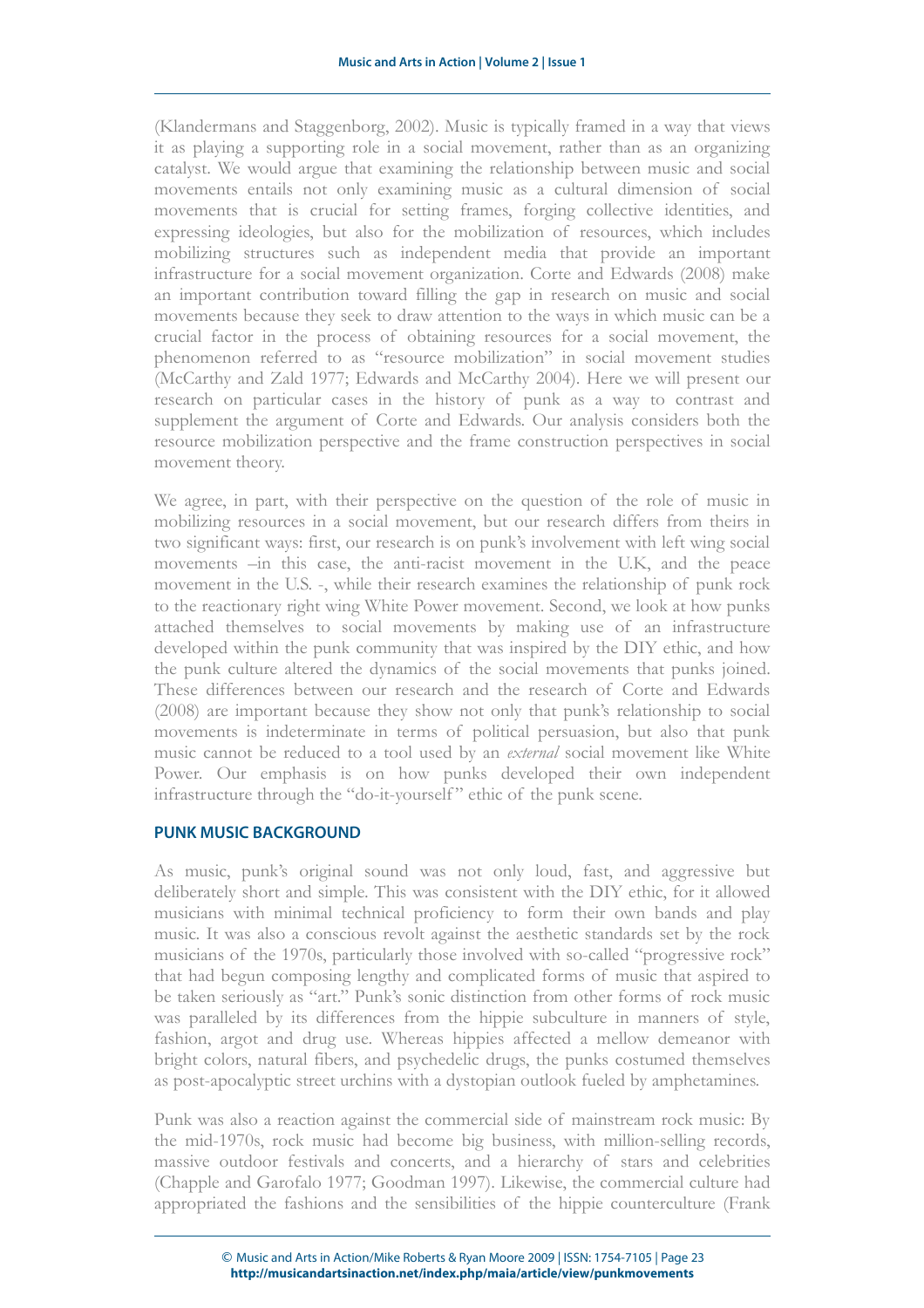1997). The youthful rebellion of the late 1960s fizzled out, and both rock musicians and the counterculture grew increasingly indulgent and hedonistic; the former in pursuit of drugs and groupies, the latter in search of self-actualization. In short, the power of the music industry and established rock celebrities had the effect of sanitizing rock's rebellious message and squelching opportunities for new talent to emerge.

In response, punk rock bands like the Ramones and the Sex Pistols flaunted their amateurism as musicians, even though some of them were quite competent. Their songs were nasty, brutish and short, without the epic guitar solo common in rock mainstream. The most well-known groups recorded with the major labels, but the events of 1976-77 spawned the formation of hundreds of lesser-known punk bands in the US and UK who recorded with low-budget independent labels.

The first cohort of punk musicians that coalesced at CBGB's in New York's Bowery district in 1975-76 represented an eclectic array of musical styles and influences. As the scene grew to much larger proportions in Britain during 1976-77, the punk sound became codified as the use of minimal instrumentation and short songs returned to the verse-chorus-verse form and 4/4 time signatures that had been used in the original forms of rock'n'roll. British bands like the Clash and the Slits also included the sounds of reggae and dub that were performed by London's Afro-Caribbean population. By the end of the 1970s and into the 1980s, the development of "hardcore" punk had accelerated the tempos even further. In the suburbs of southern California, a cluster of hardcore bands described as "brat-core" or "snotcore" emerged; the names of the seminal bands – the Dickies, the Circle Jerks, and the Adolescents – seem to say it all. These groups were young men who flaunted their immaturity and idiocy while making high-speed but very melodic music, which might be best described as the sonic equivalent of being teased by an annoying child. The Adolescents personified this state of retardation in "No Way": *"No class/no job/I'm just a victim of society/ A slob/No ass, no head/I gotta go home and jack off instead."* This was "punk" in the juvenile sense of the word, and their songs were full-blown but fleeting temper tantrums against authority.

## **PUNK AS A SOCIAL MOVEMENT**

Punk can be considered both as a social movement in its own right, and as a movement that made links to other social movements, rather than merely an *instrument* used by an external movement like White Power. In some ways we take the point of view of Joe Strummer, the leader of the punk band The Clash, who said, "Punk rock for me was a social movement" (D'Ambrosio 2004a: 5). We think that punk was its own movement, but also that punks relied on their culture of "do-ityourself" in cases where they linked up with other movements. While the focus of Corte and Edwards is on how the White Power movement raised revenues for their movement through record sales of white power music, our focus is on how "zines" provided part of an infrastructure of the punk movement itself and for punks who branched out into other social movements.

Corte and Edwards demonstrate how music has become a cultural resource for the White Power movement. The movement has used music to recruit young people into its ranks, frame issues and articulate an ideology that facilitates a White Power collective identity, and raise money by selling music and sponsoring events. In short, the authors' case study reveals how a pre-existing social movement has come to use music as an instrument of its goals. Music, for instance, has replaced counterfeiting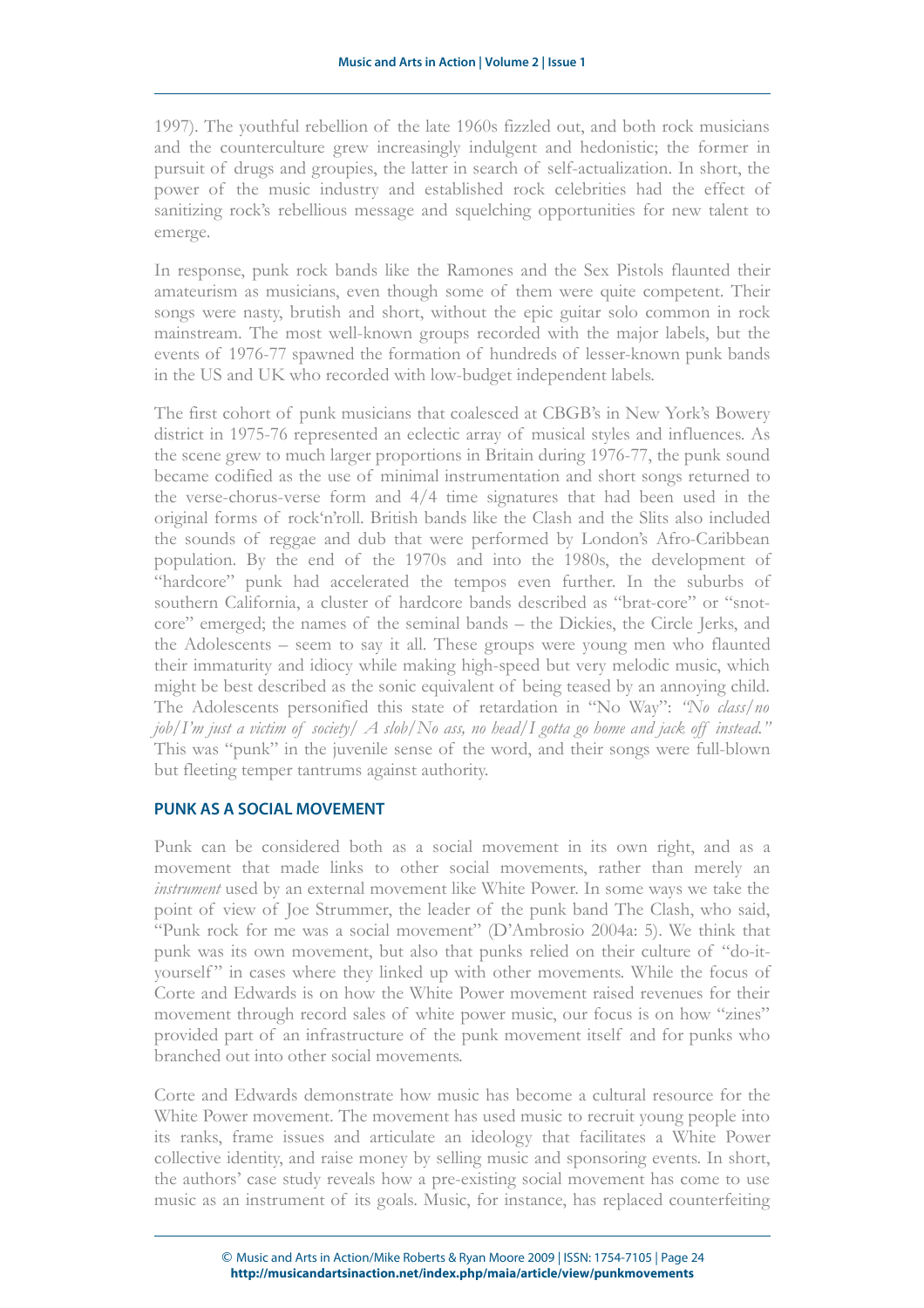and bank robbery as the preferred means of raising money for White Power organizations (p.16). Music has also become an effective tool for recruiting young people into the movement and articulating a frame that presents White Power as oppositional, authentically non-commercial, and persecuted by authorities.

Like Corte and Edwards, we argue that punk music and related media have been instrumental in mobilizing resources for these White Power movements in addition to setting frames and forging collective identities. However, we believe that our study reveals an additional side of this process, for it shows how music and subculture have contributed to building social movements rather than simply being used as a means to an end by a pre-existing movement like White Power. In the following pages we provide an analysis that demonstrates both how punks framed issues when they got involved in left wing social movements, and how punks mobilized resources that sustained their political activity in these movements. We show how punk's "do-ityourself " ethic contributed both to the construction of mobilizing structures and to the construction of cultural frames.

## **MOBILIZING STRUCTURES**

Punk has created a "mobilizing structure" (McCarthy 1996) through its DIY ethic. This ethic has enabled punk subculture to build a substantial infrastructure of underground media and we will examine different episodes where this media has played an active role in generating and coordinating social protest among people who identify as punks. These media serve as mobilizing structures in the sense defined by McCarthy (1996: 141): "the range of everyday life micro-mobilization structural social locations that are not aimed primarily at movement mobilization, but where mobilization may be generated." In other words, social movements may be mobilized on the basis of social networks that are not explicitly political, such as friendship, family, and neighbourhood. While it is "not aimed primarily at movement mobilization," punk's DIY ethic plays a constitutive role in resource mobilization and other organizational aspects of a social movement. Culture, which has usually been thought of only in terms of the identity element in the new social movements paradigm can and has become a constitutive element of a social movement organization and resource mobilization.

## **ROCK AGAINST RACISM BACKGROUND**

Rock Against Racism (RAR) was formed in 1976 in response to racist sentiments expressed by rock stars Eric Clapton, who declared his support for xenophobic politician Enoch Powell, and David Bowie, who was using fascist iconography, while stating publicly that he believed "Adolf Hitler was one of the first rock stars." (Quoted in *Playboy magazine*, April 1975) Responding to a concert in which Eric Clapton announced that he wanted to "keep Britain white" and reiterated his support for Powell, the founders of RAR wrote letters to several British music magazines which stated their intention to form an anti-racist movement through music: "We want to organize a rank and file movement against the racist poison in music. We urge support for Rock Against Racism. P.S. Who shot the Sheriff, Eric? It sure as hell wasn't you" (quoted in Frith and Street 1992: 68). While the need for a response to Clapton and Bowie may have been the most immediate catalyst for RAR's formation, the movement was also shaped by a broader context of intense racial conflict throughout Britain during the mid-1970s. The National Front, an unabashedly antiimmigrant political party, formed in the late 1960s and was already receiving up to 10 percent of the popular vote in the elections of 1974 (Gilroy 1991: 118). The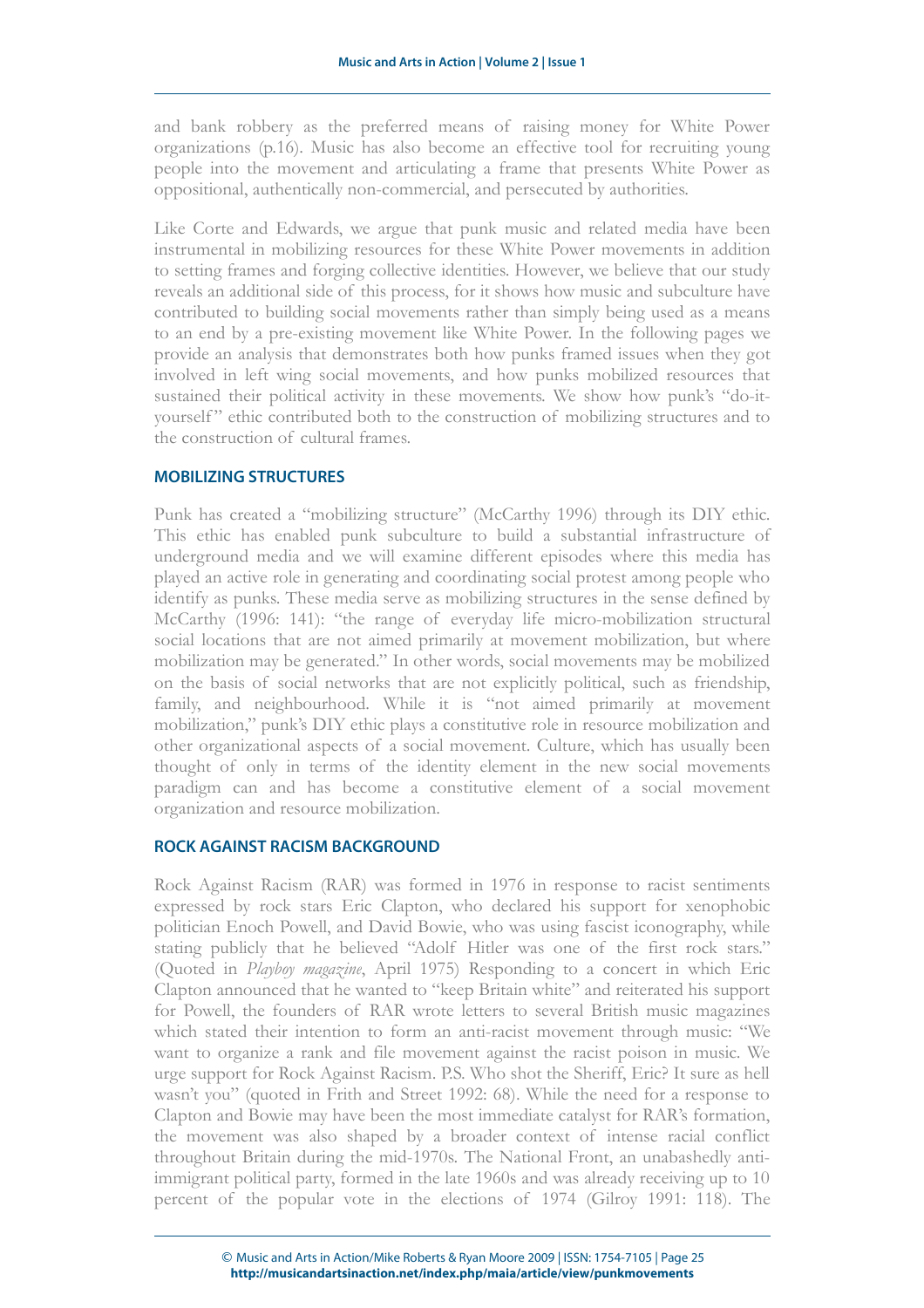National Front was building further visibility by staging street marches through neighborhoods with large numbers of Black and Asian immigrants, and increasingly intensified racist and xenophobic sentiments as well as fuelling several acts of white mob violence against South Asians, commonly referred to as "Paki-bashing" (Gilroy, 1991). Predictably perhaps, these forces of racism and anti-immigration had been revived during a time of economic crisis and deindustrialization which hit workingclass communities very hard. The number of manufacturing jobs in Britain declined from 8 million in 1971 to 5.5 million in 1984 (Lash and Urry 1987: 99). The crisis reached its peak in 1976, when the number of unemployed reached 1.5 million, representing 6.4 percent of the workforce—the highest unemployment figure since 1940 (Savage 1992: 229).

In this social context, punk was certainly not a uniformly anti-racist subculture, and some individuals within it expressed the kind of racist and anti-immigrant sentiments that were circulating in Britain at the time (Sabin 1999; D'Ambrosio 2004b). A subgenre of white supremacist bands and assorted fascist groups had surfaced during the early years of punk, and even some of the artier performers and subculturalists (including Sid Vicious and Siouxsie Sioux of Siouxsie and the Banshees) had incorporated swastikas into their sartorial styles of shock. RAR was initially organized by some veterans of the 1960s protests and agit-prop who were working within the Socialist Workers Party. Its ability to attract and educate masses of people, however, derived from the growing fan base for punk and reggae music, as RAR concerts headlined by bands like the Clash and Steel Pulse attracted audiences of up to 100,000 in 1978. In the end, although Thatcher's electoral victory in 1979 represented a defeat for the anti-racist movement insofar as her campaign in part played on racialized fears and resentments, RAR was otherwise quite successful in marginalizing the racist and fascist elements in punk and raising awareness among large numbers of young people, particularly within the working-class (Widgery 1986; Gilroy 1991: 120-135; Frith and Street 1992).

The main mobilizing structures for RAR were live concerts that brought large numbers of people together and a zine called *Temporary Hoarding* that served as the central medium for communicating the movement's ideas. The first issue of *Temporary Hoarding* was produced for the Mayday celebrations of 1977 and was clearly influenced by the democratic spirit of punk and its do-it-yourself ethic. For instance, the creator of *Sniffin' Glue*, one of the most widely circulated zines, had famously included a rudimentary diagram showing how to play three basic chords on the guitar and then urged "now go form your own band," and elsewhere appealed to his readers: "All you kids out there who read "SG" don't be satisfied with what *we* write. Go out and start your own fanzines" (quoted in Savage 1992: 279). Zines would serve as the focal point for an independent network of communication within punk subculture while embodying its prefigurative politics of participatory democracy. The do-it-yourself ethic articulated in *Sniffin' Glue*'s diagram was fulfilled and propagated by *Temporary Hoarding* as it became an organizing medium for the RAR movement. The look of *Temporary Hoarding* drew from punk styles like montage photography and ransom note lettering, in which images of racist politicians, anti-racist musicians, and/or popular uprisings could be juxtaposed in various ways to highlight their socio-political connections or historical lineage. Inside, it contained practical advice for organizing RAR concerts, interviews with anti-racist musicians, and the contact information of other anti-racist groups.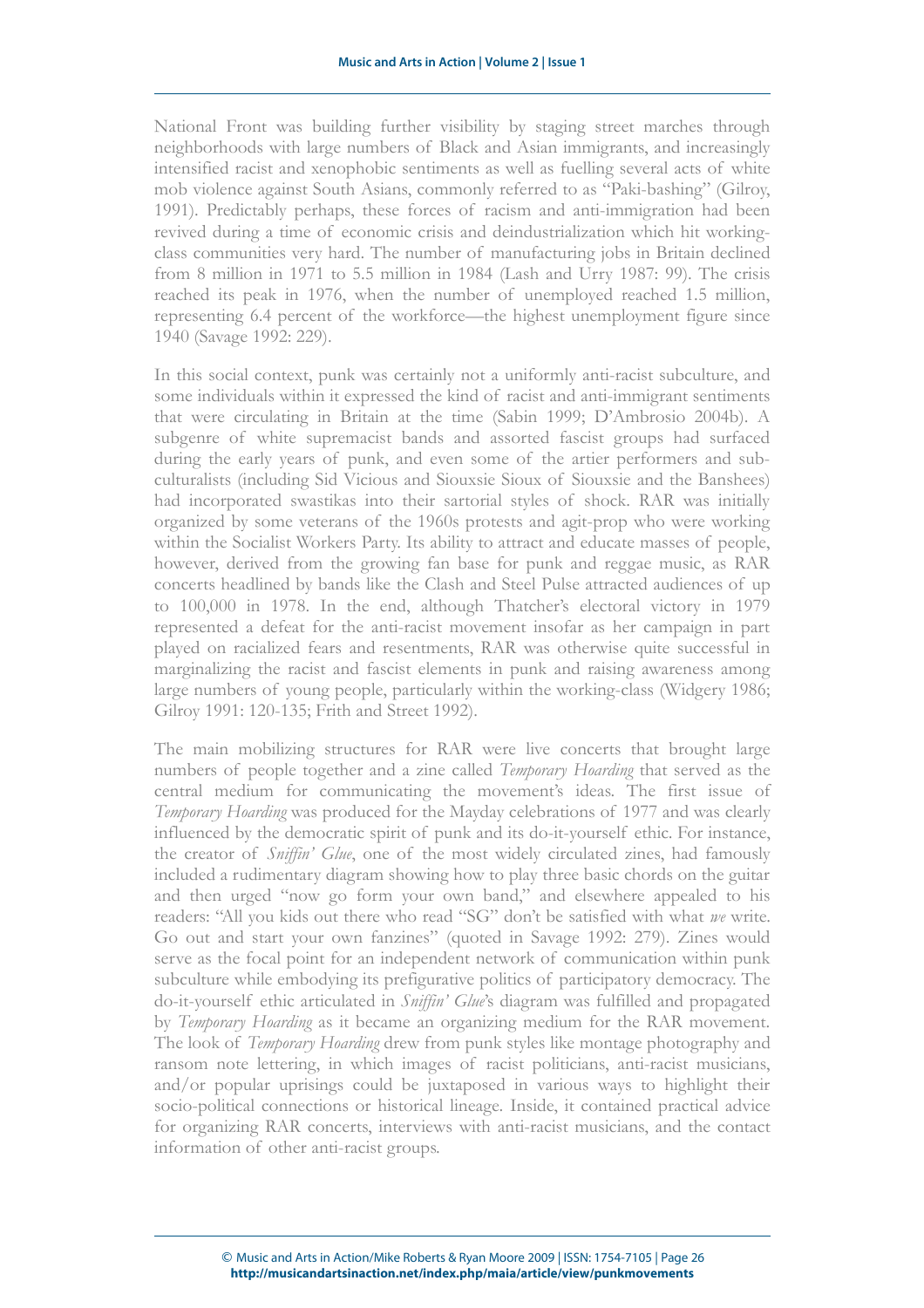Thus, rather than simply providing ideological support, the cultural apparatus of RAR was indispensable for mobilizing an anti-racist movement. Just as other zines encouraged punks to become participants rather than spectators, the pages of *Temporary Hoarding* were also crammed full of letters and poems sent to them by readers wishing to express their viewpoints or experiences with racism. In the fourth issue, the editors wrote:

Everyone wants stickers, everyone wants badges, everyone wants posters, everyone wants T-shirts, everyone wants to tell us their experiences, their fave local band, their ideas about how to fight racism, about their bigoted families, about their mates being beaten up, about anger and frustration, about their town, about racism in their street, their block of flats, about fear. (quoted in Gilroy 1991: 129)

As the editorial quoted above suggests, the mobilization of support for Rock Against Racism was inextricably linked to visual forms of expression and the consumption of commodities (stickers, badges, posters, and T-shirts) which are ubiquitous within many youth cultures. This aesthetic allowed RAR to attract and organize greater numbers of young people than would have been possible with the traditionally more didactic style of the political Left. The circulation of *Temporary Hoarding* is estimated to have reached 12,000 in 1979 (Frith and Street 1992: 71), and RAR claimed to have sold 12,000 badges (Gilroy 1991: 130).

The RAR concerts began in late 1976 with gigs at a London pub and the Royal College of Art. The largest and most outstanding concerts were held in London in 1977 and 1978 along with marches organized with the Anti-Nazi League, with performances by Elvis Costello and the Attractions, the Clash, X-Ray Spex, Steel Pulse, and Tom Robinson. These outdoor concerts/festivals in London attracted as many as 100,000 people and have come to be seen as the acme of RAR's success. But there were also concerts in Manchester, Brixton, Southall, Leeds, etc., totaling some 300 gigs in all during 1978 (Dawson 2005) which may not have drawn the large crowds of the London shows but were especially important for spreading anti-racist messages to young people throughout Britain; indeed, cities like Leeds and Southall had become hotbeds of National Front recruitment and racist violence.

RAR thus represented an advance for the British Left in its ability to mobilize resources through youth culture. As Paul Gilroy (1991) has argued, British Left movements had previously dismissed youth cultures as merely epiphenomenal, much in the same way that they analytically reduced issues of race to class. In this case, however, punk was not merely a cultural expression of support for the anti-racist movement; it provided the structure and social network(s) that allowed the movement to mobilize. RAR was effective in treating punk subculture as a relatively autonomous entity while using young people's preoccupations with identity and consumption to help organize their movement.

## **PEACE PUNKS BACKGROUND**

In the U.S., the punk scene took a political turn, especially in its connection with the peace movement, beginning in the late 1970s and continuing with punk's mutation into a "hardcore" subculture during the 1980s. As with Rock Against Racism, the independent media created through the do-it-yourself ethic provided mobilizing structures that facilitated political communication and action. The hardcore scene that developed in Northern California during the 1980s was supported by an infrastructure including radio, zines, independent record labels, and performance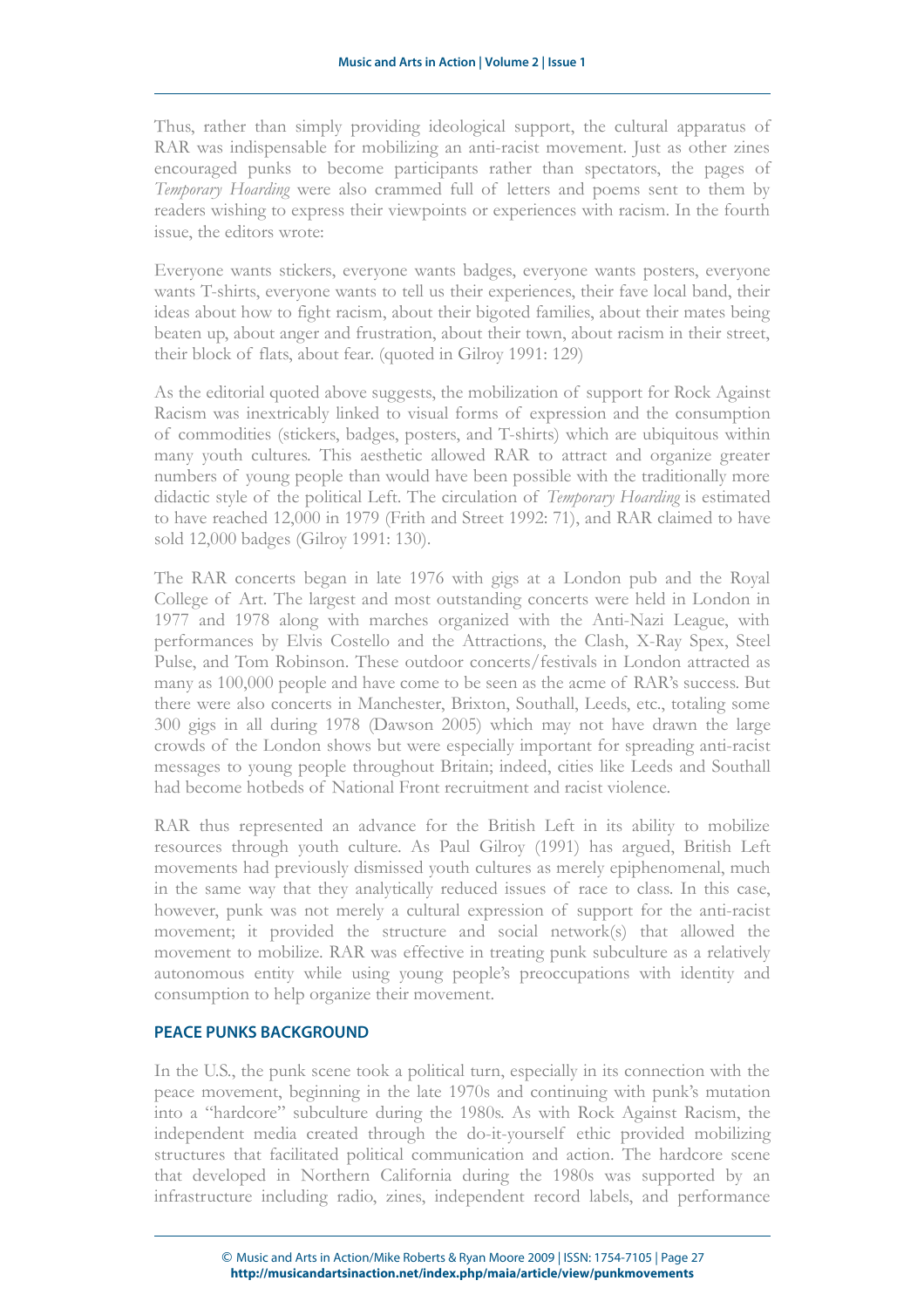venues, all of which were characterized by a fierce ideological commitment to commercial independence. Founded in Berkeley in 1982, the fanzine *MaximumRockNRoll* served as a crucial medium for the hardcore scene across the U.S. and even globally, as it featured "scene reports" about local music everywhere from mid-sized California suburbs to entire Eastern European nations. These scene reports, along with hundreds of reviews of recordings sent by independent labels and large numbers of unedited letters contributed by readers, played an indispensable role in allowing hardcore to subsist through the 1980s, long after the music industry and mainstream media had lost interest in punk. *MaximumRockNRoll* helped politicize hardcore by including feature stories about issues pertaining to the nuclear arms race, U.S. policies in Central America and South Africa, sexism and violence against women, and the history of anarchism.

The emergence of so-called "peace punks" in San Francisco reverberated with an upsurge of political activism in the hardcore scene in Washington, D.C. The Washington D.C. scene which began to develop in the late 1970s included the bands Bad Brains and Minor Threat, with the latter helping to launch a "straight-edge" movement within punk in which adherents refused to partake in drugs, alcohol, or promiscuous sex. In its incipient years, straight-edge wasn't "political" in any overt sense, although it has since become linked to animal rights, feminism, and the peace movement (Haenfler 2006). In the early 1980s, straight-edge represented a refusal of the "sex, drugs, and rock 'n' roll" hedonism embedded in rock music, as well as the spirit of indulgent consumerism that had emerged in Reagan's America, but it wasn't yet connected to movements for social change. A punk-based social movement organization known as Positive Force was later established in Nevada through the band 7 Seconds but quickly established a strong presence in Washington, D.C. (Andersen and Jenkins 2003: 168-71). Positive Force DC, as it came be known, expanded considerably as it linked itself to an especially vibrant scene centered around the steadfastly independent label Dischord Records, founded by two members of Minor Threat in 1980. Punk and political activism developed symbiotically in the DC scene during the mid-1980s, as the growing popularity of the local punk bands meant increasing visibility for Positive Force, while the demonstrations and organizing efforts of Positive Force and other activists clearly had a politicizing effect on the bands and their audience.

The merger of punk music and political activism culminated in what participants called "Revolution Summer" in 1985, as local punks participated in regular protests against apartheid outside the South African embassy in Washington, D.C. The punks brought an element of novelty to these demonstrations in the form of "punk percussion protests" where they would pound on drums, trash cans, and buckets outside the embassy, thus mobilizing punks' noise-making capacities for the purposes of political dissent. This tactic included an element of ironic appropriation as the demonstrators sometimes drummed while singing Twisted Sister's "We're Not Gonna Take It," a heavy metal song that took on a politicized meaning when performed in this context. Some twenty years later, Positive Force continues to advocate in the Washington D.C. area, identifying itself as "an activist group that works for fundamental social change and youth empowerment".<sup>[1](#page-7-0)</sup> Punk music, particularly the popularity of DC band Fugazi, has been indispensable to Positive Force's ability to mobilize financial resources, as the group claims to have organized nearly 300 benefit concerts which had raised \$200,000 between 1985 and January 2000. Positive Force has in turn established links with a variety of grassroots

<span id="page-7-0"></span>1 Retrieved March 21, 2009, from [http://www.positiveforcedc.org/about.html.](http://www.positiveforcedc.org/about.html)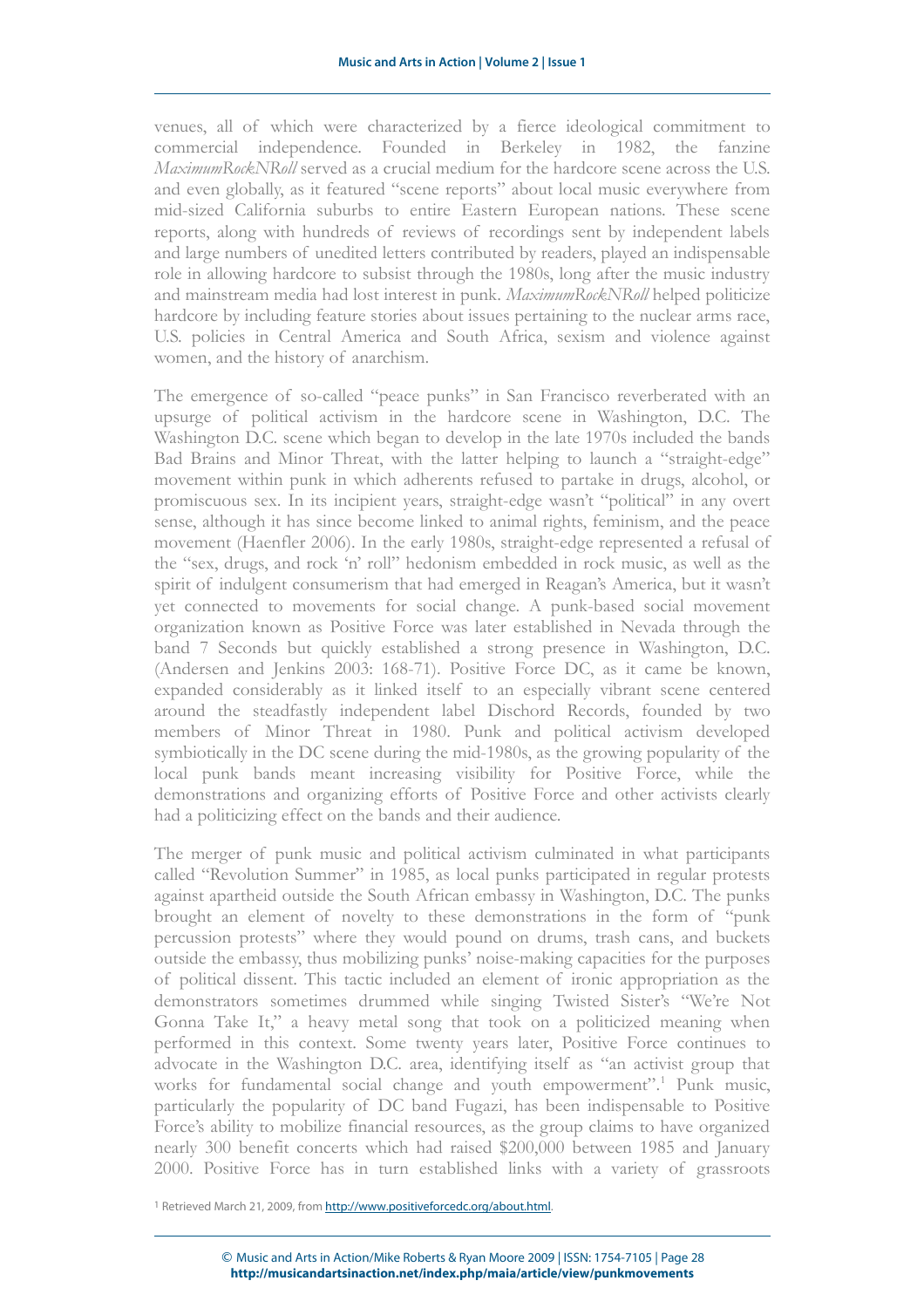organizations in the Washington D.C. area, particularly groups who provide assistance to the homeless, low-income people, battered women, and the elderly (Temple 1999; Andersen and Jenkins 2003).[2](#page-8-0)

Led by Fugazi, Dischord Records, and Positive Force, the Washington D.C. scene set the example for do-it-yourself cultural production, commercial independence, and political activism which many others all over the U.S. would follow during the late 1980s and early 1990s. In San Diego, for instance, a politicized punk scene formed with an anarchist fanzine called *San Diego's Daily Impulse*. Published bi-monthly by a collective of punks, students, and activists, this fanzine combined reviews of the latest punk concerts in San Diego with articles on everything from how to resist the draft to the history of the Haymarket strikes in Chicago in 1886 to reprints of essays written by the American anarchist Emma Goldman. The *Daily Impulse* also included a "Community Bulletin" which announced upcoming demonstrations or boycotts and provided contact information for local activist groups, periodicals, punk bands, and bookstores. On a more personal level, it also featured a regular column called "Dealing with Family Life," written by social workers who advised young people about how to cope with physical, emotional, and sexual abuse in their families.

One example of how the DIY ethic of punk influenced and shaped political action can be seen in the case of Bob Beyerle, an important figure in San Diego's political punk scene, proprietor of the independent label Vinyl Communications and former candidate for mayor of the nearby city of Chula Vista. Beyerle was introduced to punk as a young man during the 1980s, and recalls that he was immediately attracted to its political message: "I liked the music, the whole kind of 'fuck you' thing. I was more into the social change aspect—if people hear this, they're going to think differently. And I still believe that" (interview with Ryan Moore, 6/29/98). He and some friends soon formed a band, Neighborhood Watch, and Beyerle created Vinyl Communications to distribute their music. At that time, Beyerle was also working in construction and learning to become a plumber, and he utilized those skills to build a rehearsal space and recording studio in the backyard of the house he was renting. Dozens of bands have since rehearsed, recorded, and even temporarily lived in this space, and Beyerle has also allowed it to be used by local political groups for organizing and fund-raising. For Beyerle, the do-it-yourself ethic embodied by Vinyl Communications, which released over 150 records during its tenure, is an extension of his commitment to a politics of democratic participation:

I really like starting with something that isn't there and then turning it into something that people can hear. It's a form of communication. . . . Basically, I think a lot of it to me was like, 'I think society will be better off if this stuff is out there'. . . . I like to support people who are doing things that are a little more off the beaten-path. . . . I just realized if we could just keep it honest and real down to earth and just put out people that a lot of people won't touch, if we can support people whose views most people don't want to hear, or haven't heard, at least we're making them available. . . A lot of it is that it's friends and friends of friends, I like the people, I like some of the stuff they have to say, and so let's just do it. I don't love every song on every album, and anyone that runs a label and does has either put out less than five releases or is a liar. When you're supporting those people sometimes you just have to let them do their own thing, make their own mistakes. Sometimes it's worked out great. And I've learned to like a lot of styles of music. (Interview with Moore, 6/29/98)

In 1991, Beyerle undertook a full-fledged campaign to become mayor of his hometown of Chula Vista, located about 20 miles south of San Diego near the

<span id="page-8-0"></span>2 Retrieved March 21, 2009, from [http://www.positiveforcedc.org/projects.html.](http://www.positiveforcedc.org/projects.html)

© Music and Arts in Action/Mike Roberts & Ryan Moore 2009 | ISSN: 1754-7105 | Page 29 **http://musicandartsinaction.net/index.php/maia/article/view/punkmovements**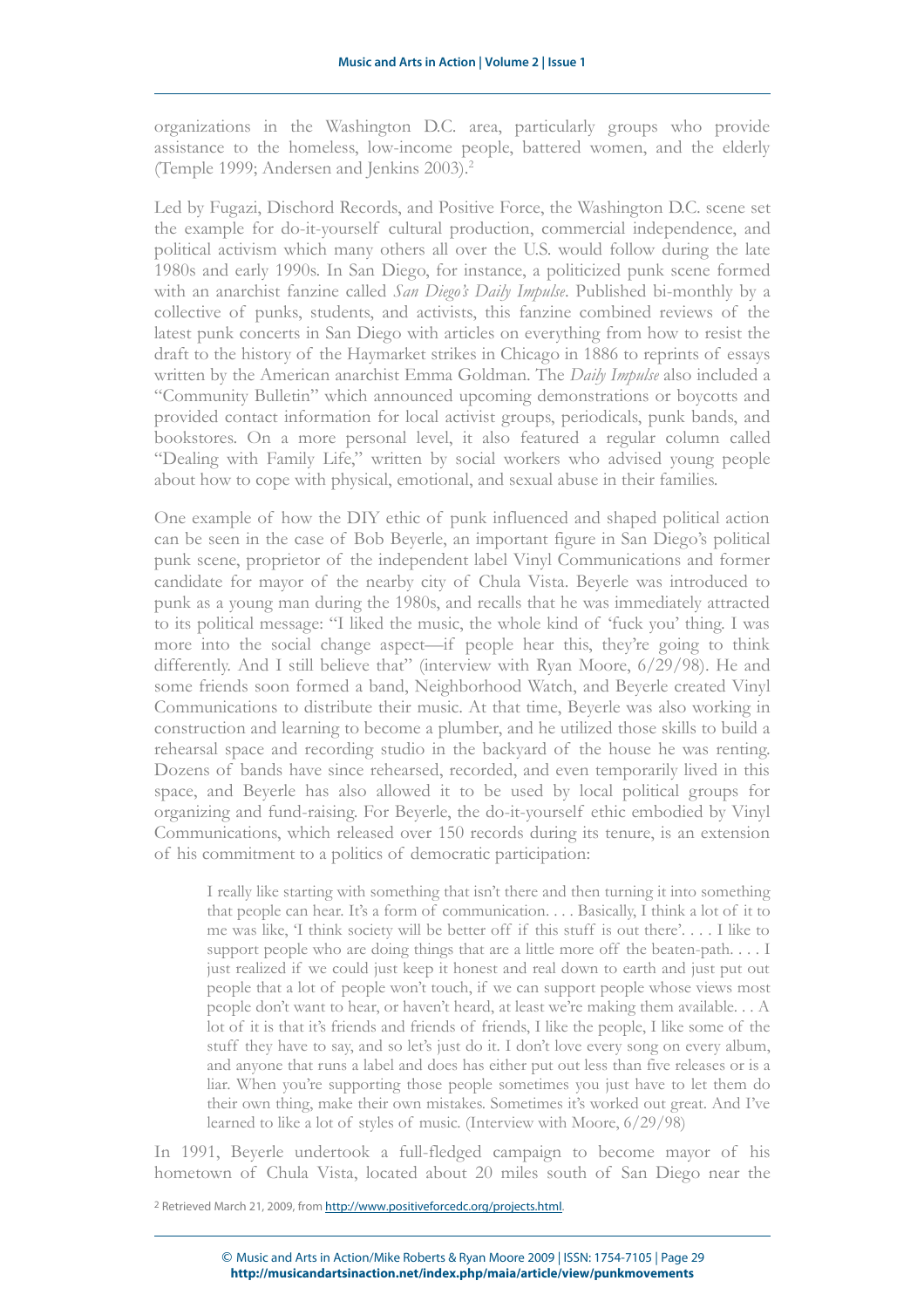Mexican border. Twenty-six years old and now working as a professional plumber, Beyerle presented himself as the only working-class candidate to the largely bluecollar and Latino electorate of Chula Vista. In an interview with *MaximumRockNRoll* (1991), he stated: "I felt I am basically a working class person and realized that there is a lot of class struggle in Chula Vista. I figured if attorneys, deputy district attorneys and financial consultants and other type of executive people, real estate developers and their friends had their candidates . . . why can't regular people have theirs?" During the campaign, Beyerle attacked the incumbent city government's role in subsidizing the construction of a bayfront yacht club and a luxury hotel at a time when the majority of Chula Vista's citizens were suffering from fiscal cuts to public services. He also drew from his experiences in the punk scene to offer some alternative programs for dealing with Chula Vista's gang and drug problems: "You need to channel your rebellion into creative directions, rather than fight each other and fight your other gangs, which I think the police happen to enjoy...You can channel your creativity a little more constructively and still say what you want without being violent about it or just going nowhere and then end up having to join the military and be disciplined rather than teaching yourself discipline" (quoted in *Maximumrocknroll* 1991). Despite a lack of funds or the ability to take off work, Beyerle received 475 votes and finished fifth in a pool of 11 candidates.

# **FRAME CONSTRUCTION**

While drawing on the concept of mobilizing structures to account for the organizational aspects of punk's (generally) contentious politics, we also utilize the notion that framing processes are linked to the construction of collective identities among punks in the same way they are within social movements (Hunt, Benford, and Snow 1994). Again, our aim is not to pit structural factors against cultural ones or vice versa, but rather to respond to the challenge initiated by McAdam, McCarthy, and Zald (1996) and Polletta and Jasper (2001: 382) to demonstrate how mobilizing structures and framing processes interact in dynamic fashion. Within punk, the "schemata of interpretation" (Goffman 1974: 21; Snow et al. 1986: 464) is strongly anti-authoritarian and suspicious of corporate and state power, while conversely valorizing localized and small-scale forms of cultural expression (Middleton 2002; Thompson 2004; Gosling 2004; Moore 2007; O'Connor 2008). Thus, when punk addresses political issues, this frame of anti-authoritarianism and anarchism serves as the means of interpretation that "enable individuals 'to locate, perceive, identify, and label' occurrences within their life space and the world at large" (Snow et al. 1986: 464). Punk readily lends itself to an "injustice frame" (Gamson 1992) that includes not only an ideological but also an emotional component of righteous anger and outrage that can be mobilized for political action. As our case studies reveal, punk protests have been characterized by unique "tactical repertoires" (Taylor and Van Dyke 2004) that are similar to the spirit of provocation and satire found in punk music and style.

In sum, the collective identity of punks is initially forged through common tastes in music and style but can be subsequently mobilized for political actions that draw from the frames of meaning, outraged emotions, and provocative tactics that circulate within the subculture. In other words, even if consumption is the gateway to political action, the methods of cultural production known as the do-it-yourself ethic have facilitated the creation of commercially independent media for communicating ideas and forging social networks. It is in this sense that we have spoken of punk culture's role as a mobilizing structure. These mobilizing structures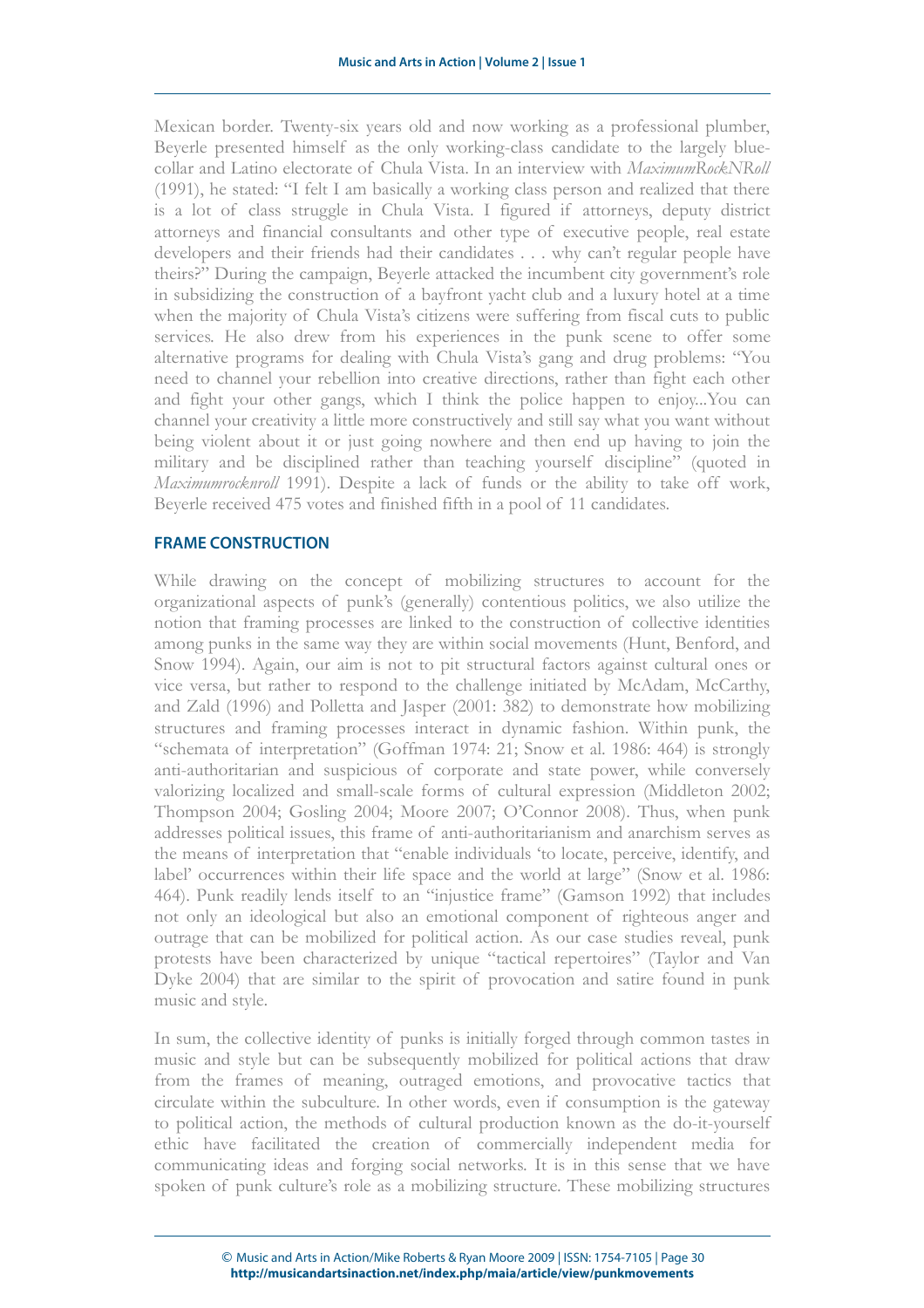were organized for action in a broader political context when the Right had gone on the offensive against the achievements of the movements for racial justice, peace, and sexual equality. As punks began to enter these social conflicts, they utilized frames, tactics, and emotions that derived from their subculture, in doing so they changed or augmented the cultural dynamics of the pre-existing anti-racist and peace movements. It is for these reasons that we believe that punk represents an instance where culture and structure must be seen as reciprocally influencing rather than opposing variables in social movement studies.

## **ROCK AGAINST RACISM**

RAR and its concerts provided multiple opportunities to communicate anti-racist ideals to its audience: there were speeches by prominent musicians, songs with lyrics critical of racism, and of course *Temporary Hoarding* and all the other media produced by RAR. One participant recalled: "Rock Against Racism were very good at politicizing the people who came along to the gigs… Many people who came along didn't have any political persuasion, but they responded to the statements by musicians, that it was necessary to challenge people who were putting forward racist ideas" (quoted in Savage 1992: 482-3). Yet perhaps nothing was more symbolically meaningful or socially consequential than the mixture of punk and reggae music itself, with black and white musicians playing together for racially integrated audiences. Musically, much of punk was "white noise," (Garofalo 1997: 304) as many people have called it: music which radically cast off rock's associations with the blues and other elements of black music. Though it was generally represented as a wholesale rebellion against society and oppression, punk's cultural politics were actually quite ambiguous, especially in matters of race. As an anti-immigration movement was growing during a period of economic crisis and gaining a following among white working-class youth, there was a considerable danger that punk could be articulated with the ideology and anger of white supremacists. RAR was critically important in this context, as it enabled reggae to permeate through punk music and subculture, and in doing so it introduced white youth to Afro-Caribbean perspectives on oppression and redemption.

The collective identity of punks had been forged through the development of a particular style of music and a provocative mode of personal appearance. But while this collective identity was culturally based on a rejection of conformity with society at large and authority, this did not necessarily translate into "progressive" politics, for nihilistic and even fascistic components were also growing in punk's early days in the UK. Thus, the ideological work of RAR was to reframe the meaning of punk so that its rebellious collective identity came to be seen as incompatible with racism. A "true punk" was therefore someone who was willing to transgress social boundaries by taking the stage with black musicians or attending concerts with racially mixed audiences. Conversely, RAR sought to reframe the meaning of punk so that there was nothing "punk" about wearing a swastika or joining the National Front; these were de-legitimated as acts of conformity and authoritarianism as opposed to provocation and transgression. So at the same time when RAR mobilized an antiracist movement by drawing on punk and its do-it-yourself ethic, in turn it offered a new frame to the meaning of punk by accentuating certain tendencies within the subculture and de-accentuating others.

An excellent example of the ambiguous racial politics of early punk and its vulnerability to manipulation by racist and fascist movements is The Clash's "White Riot." This song was written after the white members of The Clash found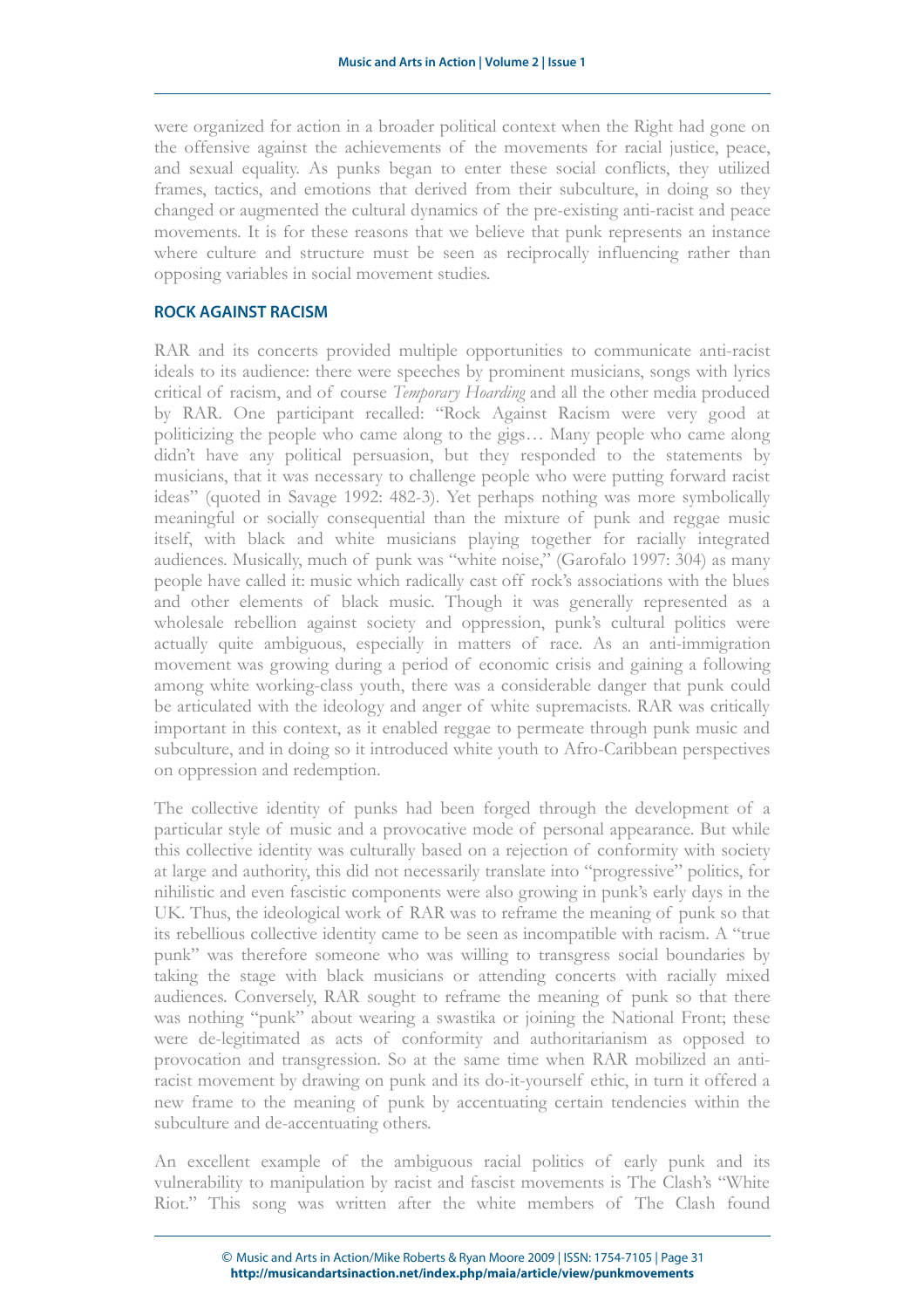themselves in the middle of a riot between police and Afro-Caribbean youth at the Notting Hill Carnival during the fiery summer of 1976 (D'Ambrosio 2004b). The song was a call for white youth to have their own riot, but one that would be directed against the class system and unite black and white youth, not to instigate racist mob violence. Joe Strummer sings in "White Riot": "Black people gotta lotta problems/But they don't mind throwing a brick/White people go to school/Where they teach you how to be thick." However, "White Riot" was also one of many punk songs which the National Front latched on to in its recruitment of young people with the allure of racist mob violence. Even a cursory consideration of the lyrics would have revealed that it was not a racist song. It is not impossible, though, to imagine how some audiences could have heard it as a racist salvo for white workingclass youth in the way that it sounded as music, with its aggressive tempo and football-style chorus of "White riot/I wanna riot/White riot/A riot of my own" sung in Strummer's thickened working-class, Cockney accent. At the same time, a white supremacist movement of punks and skinheads had also begun to form around bands like Skrewdriver. While the white supremacist elements have never amounted to anything more than a small niche on the margins of punk subculture, punk's dystopian iconography of negativity and destruction does make it susceptible to ideologies based on hate. As the preeminent rock critic Lester Bangs wrote after observing racist tendencies in the New York punk scene of the 1970s: "anytime you conclude that life stinks and the human race mostly amounts to a pile of shit, you've got the perfect breeding ground for fascism" (1990: 275).

Punk thus became the object of a "struggle over the sign" (Volisnov 1973) as it emerged in the midst of intense conflict between the social movements of the National Front and Rock Against Racism. Like many other forms of culture and language, punk was sufficiently ambiguous or "multiaccentual" to be appropriated by these radically opposite movements that were competing for the hearts and minds of British white youth in the 1970s. In the end, RAR was more successful of the two movements in mobilizing opposition to the racist elements within punk and bringing punk into a cultural and political dialogue with reggae and Afro-Caribbean culture.

## **PEACE PUNKS**

In the U.S., the partisans of hardcore were younger than the original cohort of punks. They largely surfaced from the sprawling suburbs rather than urban bohemian enclaves. Hardcore music was louder, faster, and angrier than its punk predecessors, and hardcore shows were frequently more violent and male-dominated. And yet for all its stylistic homogeneity, hardcore represented even more divergent political possibilities than punk: in some circles it could be not simply nihilistic but shamelessly homophobic, misogynist, and racist, while others used the do-it-yourself ethic to mobilize resources into one of the very few social movements to challenge the Reagan agenda of militarism and "trickle-down" economics from a radical, multiissue perspective.

The California hardcore punk bands that had emerged represented a self-parody of the sense of meaninglessness and purposelessness among suburban youth as discussed earlier. This sense of boredom and anomie had originally been expressed by the Ramones in the US and the Buzzcocks in the UK, but it seemed especially relevant to punks growing up in the California suburbs. Thus, as was the case with the original British punk scene, American hardcore did not necessarily lend itself to progressive political identities, and so activists working within the subculture had to reframe the meaning of "punk." As RAR had done, *MaximumRockNRoll* attached a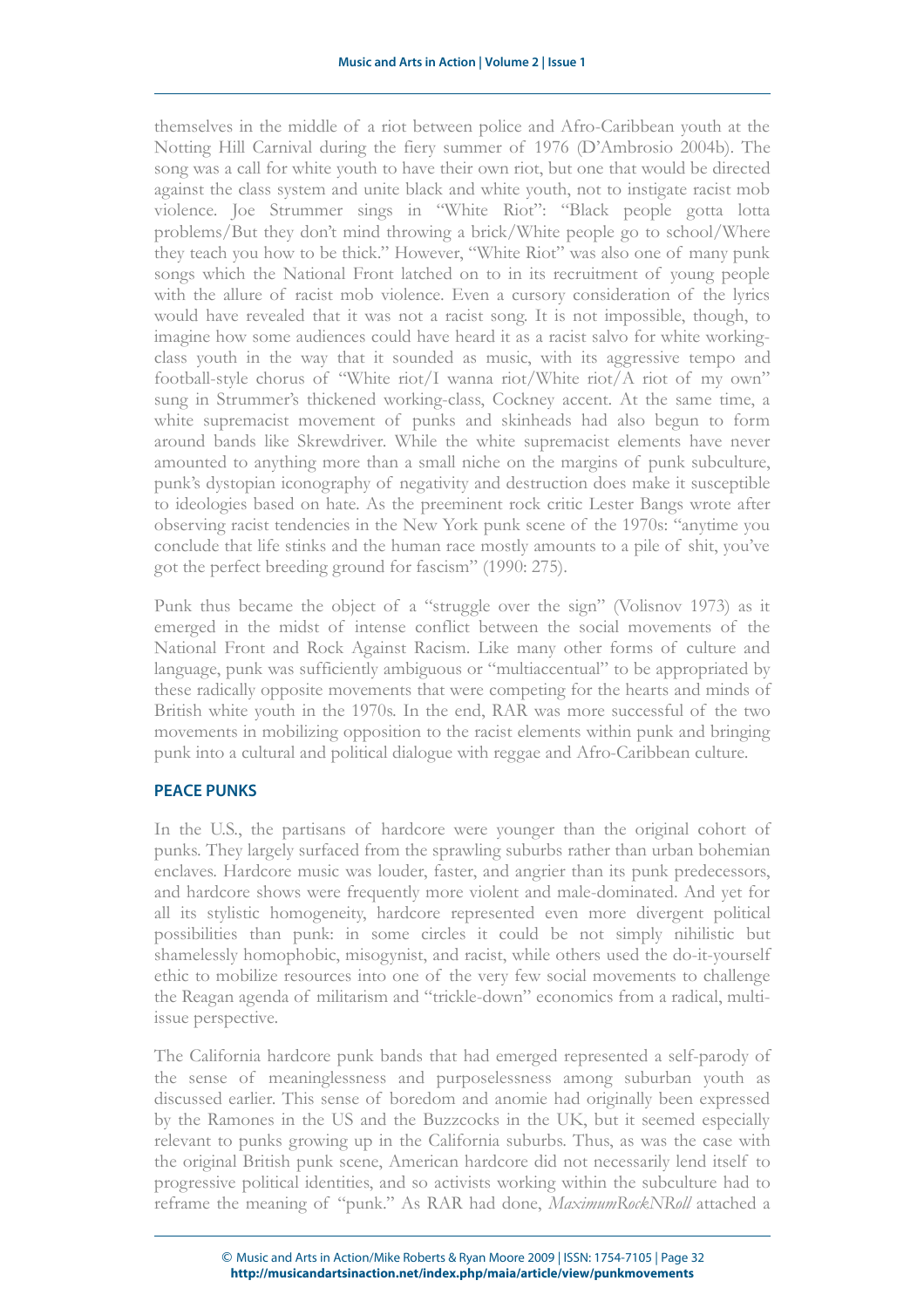politicized frame to the hardcore scene while seeking to de-legitimate the nihilistic and violent tendencies that had also taken hold of the subculture. For instance, an editorial in the zine's inaugural issue included a statement that defined punk as a politicized form of collective identity:

The only thing that threatens a society based on dividing and conquering—pitting sex against sex, race against race, subculture against subculture—is unity. If the system stresses anti-intellectualism, then we must become intellectuals. If it stresses isolation and ignorance of each other, then we must learn to trust. If it stresses individualism, we must collect ourselves. If it stresses blind respect for authority, we must only give respect to those who earn it. If punk is to be a threat, different from society, then any so-called punk who flirts with racism and sexism, proudly displays ignorance, resorts to physical violence and is afraid of knowledge or political action, is not a threat at all, but has gone over to the enemy.<sup>[3](#page-12-0)</sup>

Tim Yohannan, one of the principal founders of *MaximumRockNRoll*, and others eventually established a volunteer-run, non-profit, all-ages community center in Berkeley located at 924 Gilman Street, which held its first performance on New Year's Eve 1986 and continues to host shows to this day. The founders of this Gilman Street Project designed it to be an extension of the participatory and egalitarian spirit of the DIY ethic and accordingly refused to book performers associated with major labels (Edge 2004).

At this time, some punks living in the San Francisco Bay Area came to be politically active through their involvement in the peace and nuclear freeze movement, specifically with the direct actions of the Livermore Action Group (LAG) between 1982 and 1984. LAG organized blockades of the University of California's Livermore Labs, where nuclear weapons were being designed and developed. LAG included many veterans of Bay Area activism, and thus it was originally more hippie or pagan than punk in its cultural orientation (Epstein 1991). The increasing presence of punks changed the culture of LAG by introducing a new series of tactical repertoires based on dramatized forms of provocation. During LAG actions, punks, who often formed their own affinity groups, utilized more confrontational as well as theatrical tactics, like staging "die-ins" in the streets and corporate lobbies of San Francisco's financial district, where LAG had organized "Hall of Shame" tours in October 1983 and Tax Day 1984. Punks then played a central role in the acts of civil disobedience and a "Rock Against Reagan" concert at the Democratic National Convention in San Francisco in 1984, where hundreds were arrested on the Convention's final day (Goldthorpe 1992: 50-2). The more aggressively defiant tactics used during these actions were consistent with the confrontational style of punk music and fashion, though this did not necessarily sit well with older activists. Epstein (1991: 153), for instance, observed that "Many LAG people were critical of the cat-and-mouse games some of the punks played with the police."

Over the course of the 1980s, the American hardcore scene would be characterized by a physical and cultural conflict between two groups of self-identified punks who struggled to frame themselves as the "true" punks. While a faction of skinheads and racists had become a vanguard of violence and mayhem within the hardcore subculture, they came to be opposed by the so-called "peace punks" who formed a bridge between their local scenes and progressive social movements. The following

<span id="page-12-0"></span><sup>3</sup> MaximumRockNRoll #1, retrieved at http://www.operationphoenixrecords.com/mrrissue01\_1IntroandLetters.pdf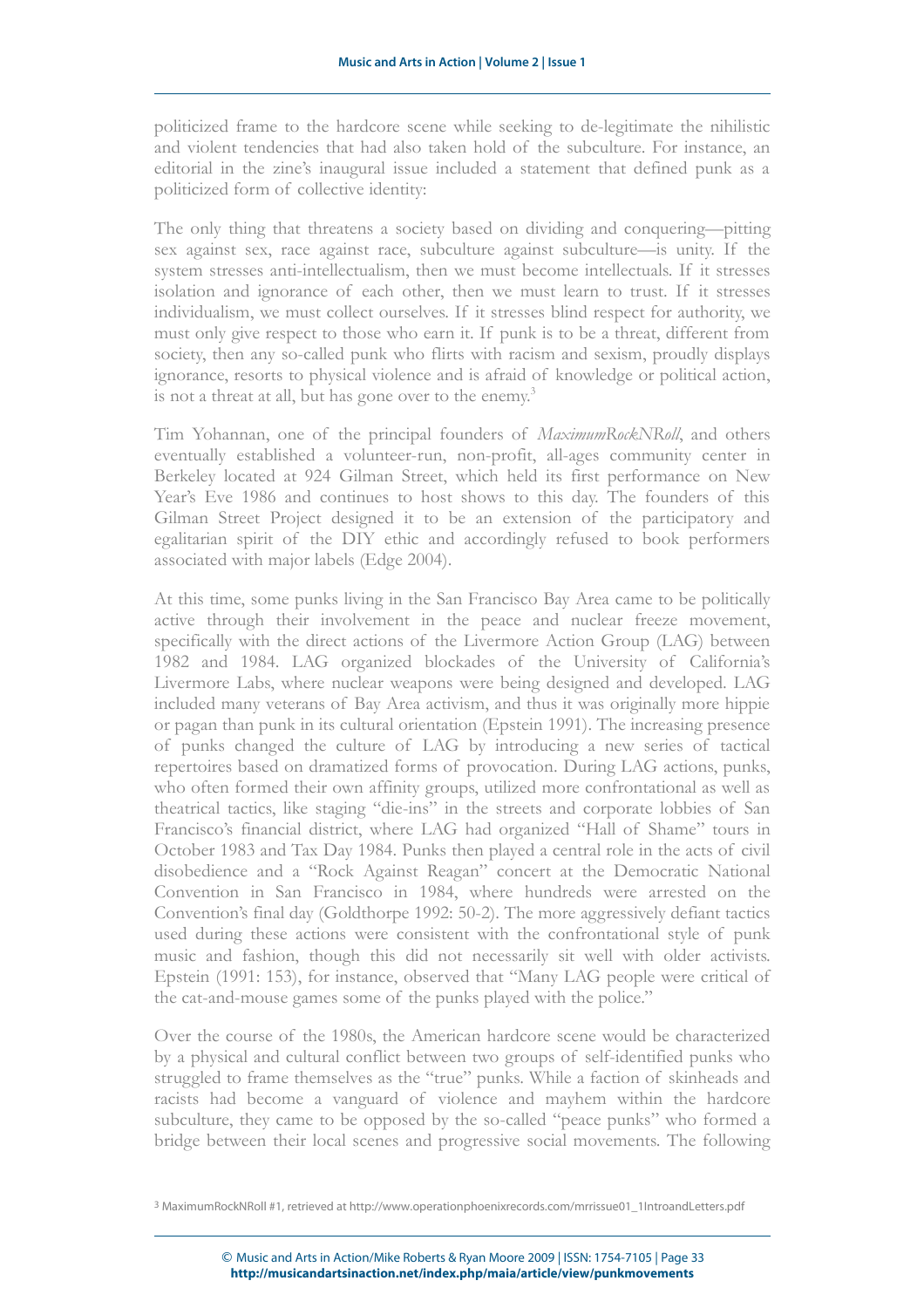exchange, initiated by one of the few racist skinheads to write a letter to *MaximumRockNRoll*, reflects this ideological rift within hardcore in the mid-1980s:

I'm white and proud (if I was black I would be proud too.) I'm a skin. I listen to U.S. bands . . . and some U.K. bands. And I honestly believe that most of the so called "communist" "peace punks" are full of shit! They don't even believe in this, they're just too fuckin' scared to admit it because it's cool to have commie ideas. I suppose it's also real cool to let illegal aliens come over and fuck up OUR (the people that are proud of it) COUNTRY? They deserve an equal chance right? Well fuck them. It's time to start thinking 'bout ourselves (Americans) before it's too late and we gotta fight foreigners just to get a job at McDonalds. Better dead than red! P.S. Yeah fags are gross. (*MaximumRockNRoll* #31)

This self-identified "skin" thus expressed many of the ideas that have consistently circulated within the American right about immigration and homosexuality. His letter was immediately met with a number of responses, one of which came from a former member of the U.S. military:

Attention reactionaries—NAZI PUNKS FUCK OFF! I'm a veteran of both the Navy and the Marines of this country you claim to be so proud of, and I'M A PEACE PUNK. I was a corpsman like you see on M.A.S.H. TV trained for nearly 4 years in NBC—Nuclear, Biological, and Chemical Warfare. I know what kind of dangers are prepared for us. I've seen the stupidity of those who believe its effects can be controlled. . . Exercising patriotism by attacking others is nothing less than cowardly exploitive hatred. There are smarter exploitive cowards who can use that hatred…Terror rules! It rules macho patriots. It rules skins. It ruled Hitler when he finished exploiting the brown shirts and the SS wiped them out in the Night Of The Long Knives. If history repeats itself the next Hitler will know what to do with the brown shirts and the skins. (*MaximumRockNRoll* #33)

#### **CONCLUSION**

We have provide these case studies to reveal how punk rock was able to connect organically to social movements on the Left by means of applying their independent media infrastructure to particular social movements. We refer to the independent media infrastructure of punks as mobilizing structures in this context. Punks also altered the dynamics of movements they joined by way of unique protest practices and frame alignments that helped shape the way political issues are interpreted. We see our work as an interesting contrast and useful supplement to Corte and Edwards (2008) who have also emphasized the political nature of punk music, and the important role that music plays in the mobilization of resources in a given social movement, but their analysis focuses on music as instrument. Their research also focuses on the right wing orientation of punk's relationship to social movements. We seek to show both that the politics of punk are indeterminate, in so far as punk has also had an impact on left wing social movements, and to demonstrate that punk rock music cannot be viewed exclusively as an instrument in the process of mobilizing resources for an existing social movement. Our comparison of the cases of Rock Against Racism and peace punks reveals how extensively the "do-ityourself" ethic has spread across punk culture, and how effective the infrastructure that grew out of the DIY has been when linked to a social movement. In this way, we situate culture as a catalyst for a movement, and as a key element in the organization and sustainability of a movement, as opposed to earlier analyses that situate music as a secondary phenomenon in social movement organizations.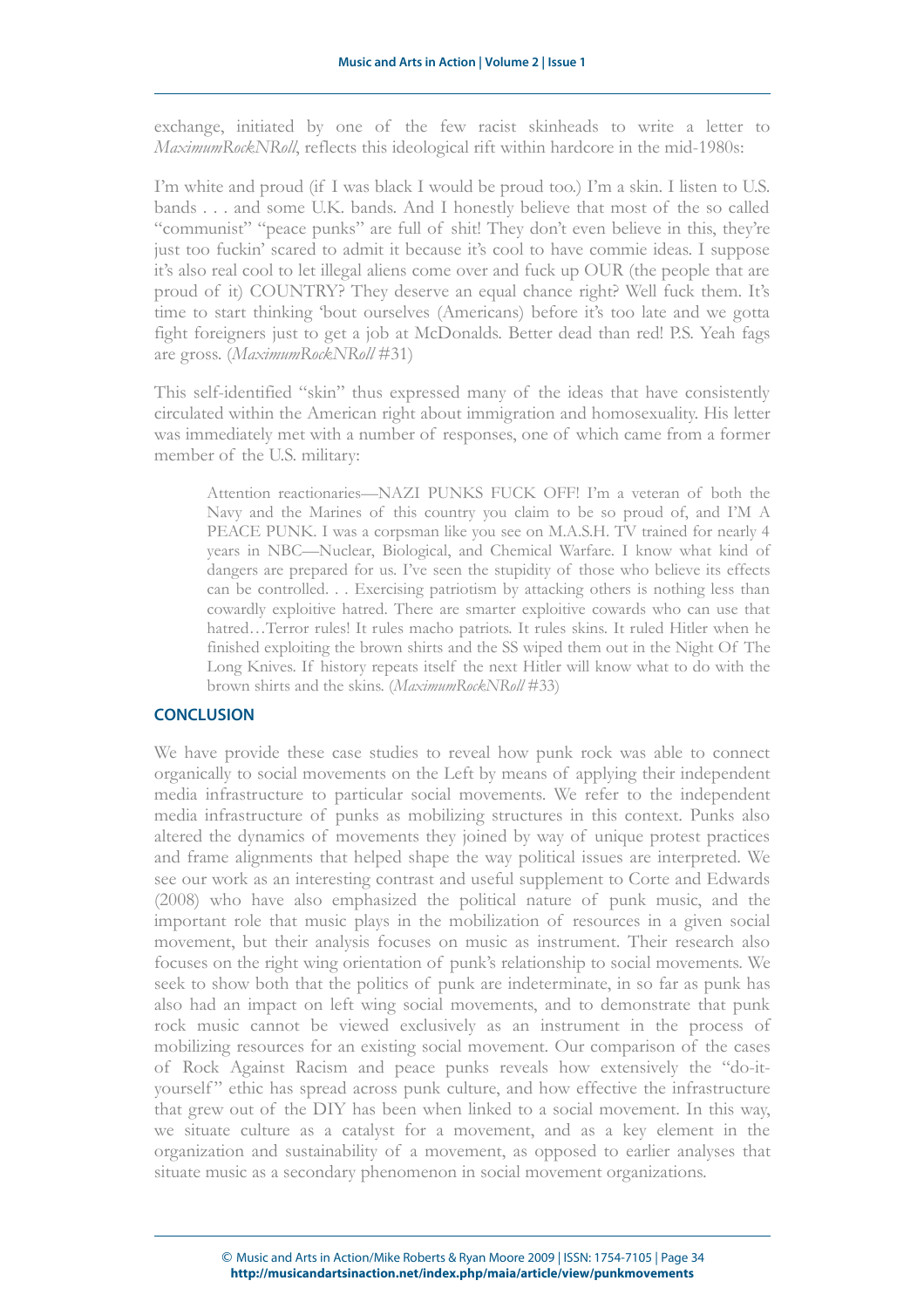#### **REFERENCES**

Andersen, Mark and Mark Jenkins. 2003. Dance of Days: Two Decades of Punk in the Nation's Capital. New York: Ashkaic Books.

Bangs, Lester. 1990. Psychotic Reactions and Carburetor Dung: Literature as Rock 'n' Roll,

Rock 'n' Roll as Literature. Ed. by Greil Marcus. London: Minerva.

Belsito, Peter and Bob Davis. 1983. Hardcore California: A History of Punk and New Wave. San Francisco: Last Gasp.

Benford, Robert and David Snow. 2000. "Framing Processes and Social Movements: An Overview and Assessment." Annual Review of Sociology, 26: pp. 611-639.

Corte, Ugo and Bob Edwards. 2008. "White Power Music and the Mobilization of Racist Social Movements." Music and Arts in Action, vol. 1, no. 1: pp. 4-20.

D'Ambrosio, Antonio. 2004a. Let Fury Have the Hour: The Punk Rock Politics of Joe Strummer. New York: Nation Books.

D'Ambrosio, Antonio. 2004b. "White Riot or Right Riot: A Look Back at Punk Rock and Antiracism," in Let Fury Have the Hour: The Punk Rock Politics of Joe Strummer. New York: Nation Books, pp. 183-194.

Dawson, Ashley. 2005. "Love Music, Hate Racism: The Cultural Politics of the Rock Against Racism Campaigns, 1976-1981," Postmodern Culture, 16, no. 1 (September).

Edge, Brian. 2004. 924 Gilman: The Story So Far…San Francisco: Maximum Rock 'n' Roll.

Edwards, Bob and John D. McCarthy. "Resources and Social Movement Mobilization," in David Snow et al., eds. The Blackwell Companion to Social Movements. Malden, MA: Blackwell, pp. 116- 152.

Epstein, Barbara. 1991. Political Protest and Cultural Revolution. Berkeley: University of California Press.

Eyerman, Ron and Jamison, Andrew. 1998. Music and Social Movements: Mobilizing Traditions in the Twentieth Century. Cambridge, MA: Cambridge University Press.

Frank, Thomas. 1997. The Conquest of Cool: Business, Counterculture, and the Rise of Hip Consumerism. Chicago: University of Chicago Press.

Frith, Simon and John Street. 1992. "Rock Against Racism and Red Wedge," in Reebee Garofalo, ed. Rockin the Boat: Mass Music and Movements. Boston: South End Press, pp. 55-66.

Gamson, William. 1992. Talking Politics. Cambridge: Cambridge University Press.

Garofalo, Reebee. Rockin' Out: Popular Music in the USA. Boston: Allyn & Bacon, 1997.

Gilroy, Paul. 1991. 'There Ain't No Black in the Union Jack': The Cultural Politics of Race and Nation. Chicago: University of Chicago Press.

Goffman, Erving. 1974. Frame Analysis: An Essay on the Organization of Experience. New York: Harper Colophon.

Goldthorpe, Jeff. 1992. "Intoxicated Culture: Punk Symbolism and Punk Protest." Socialist Review, 22, pp. 35-64.

Gosling, Tim. 2004. "'Not for Sale': The Underground Network of Anarcho-Punk," in Andy Bennett and Richard A. Peterson, eds. Music Scenes: Local, Translocal, and Virtual. Nashville: Vanderbilt University Press, pp. 168-186.

Haenfler, Ross. 2006. Straight Edge: Clean-Living Youth, Hardcore Punk, and Social Change. New Brunswick, NJ: Rutgers University Press.

"He Didn't Kiss Babies, and He Didn't Kiss Asses," MaximumRocknRoll, 102 (November 1991), np.

Hunt, Scott A. and Robert D. Benford, and David A. Snow. 1994. "Identity Fields: Framing Processes and the Social Construction of Movement Identities," in Enrique Larana et al., eds., New Social Movements: From Identity to Ideology. Philadelphia: Temple University Press, pp. 185- 208.

Klandermans, Bert and Suzanne Staggenborg, eds. 2002. Method of Social Research. Minneapolis, MN: University of Minnesota Press.